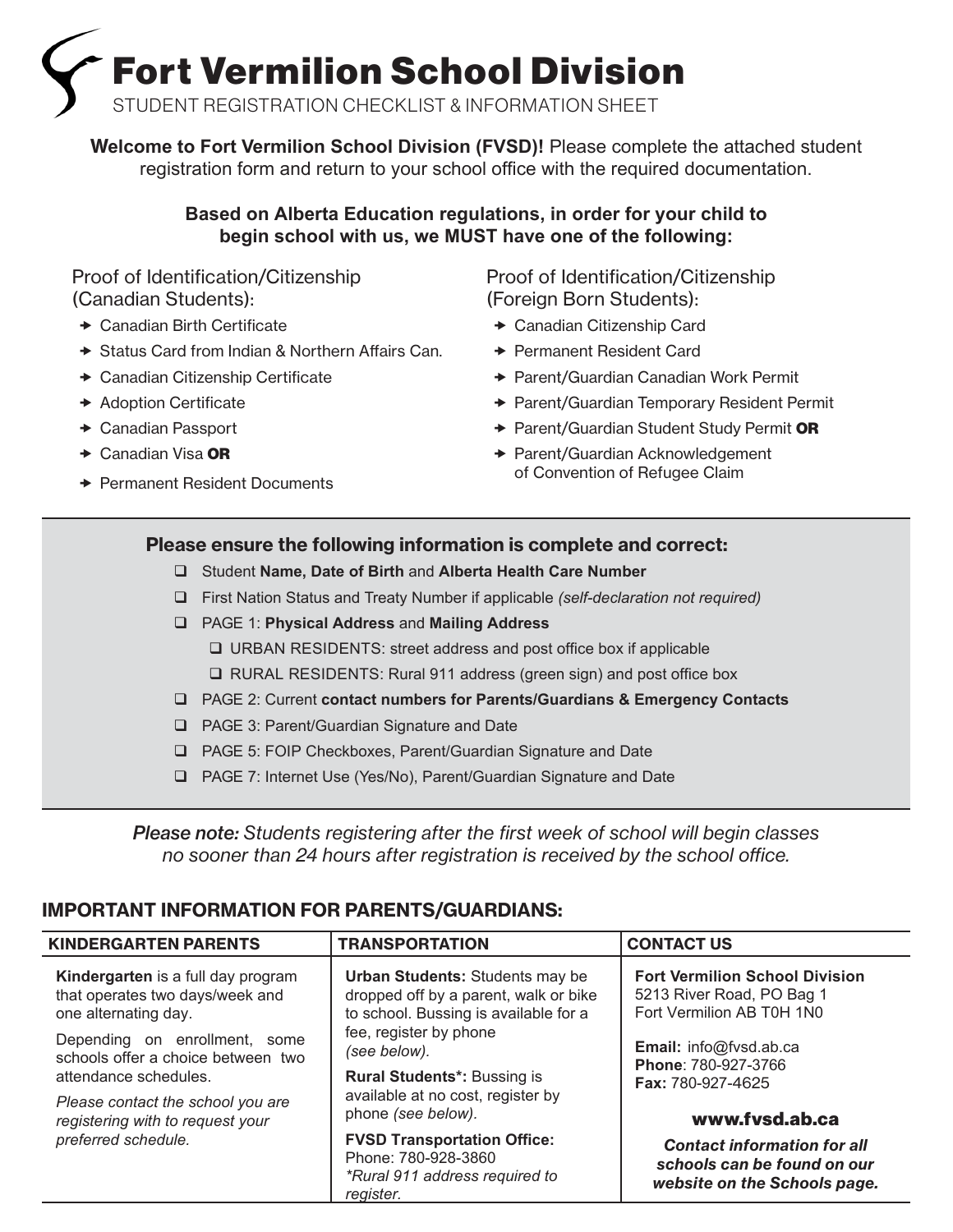

# **Fort Vermilion School Division**

P.O. Bag 1 (5213 River Road) Fort Vermilion, AB T0H 1N0 Phone: 780-927-3766 / Fax: 780-927-4625 / Email: info@fvsd.ab.ca

# **STUDENT REGISTRATION FORM**

# **School I am registering my child in: \_\_\_\_\_\_\_\_\_\_\_\_\_\_\_\_\_\_\_\_\_\_\_\_\_\_\_\_\_\_\_\_\_\_\_\_\_\_\_\_\_\_\_\_\_\_\_\_\_\_\_\_\_\_**

**School Year \_\_\_\_\_\_\_\_\_\_\_\_\_\_\_\_\_\_\_\_\_\_\_\_\_\_\_\_\_\_\_\_\_\_\_\_**

| STUDENT INFORMATION                                                                 |                   |       |                                                                                     |
|-------------------------------------------------------------------------------------|-------------------|-------|-------------------------------------------------------------------------------------|
|                                                                                     |                   |       |                                                                                     |
|                                                                                     | Last              | First | Middle                                                                              |
|                                                                                     |                   |       |                                                                                     |
| ( <i>if different from above</i> ) Last                                             |                   | First | Middle                                                                              |
|                                                                                     |                   |       |                                                                                     |
|                                                                                     |                   |       |                                                                                     |
|                                                                                     |                   |       |                                                                                     |
|                                                                                     | (Green Road Sign) |       |                                                                                     |
|                                                                                     |                   |       | Postal Code: Grade: Grade:                                                          |
|                                                                                     |                   |       | Home Phone #: Cell Phone #: Cell Phone #: Gender: Male Female                       |
| Birthdate: $\angle$ /     Birth Certificate   Passport   Other<br>Day Year<br>Month |                   |       | (a copy of this document must be provided and will be placed on the student record) |
| Citizenship:   Canadian                                                             |                   |       |                                                                                     |

# **PARENTS AND/OR GUARDIANS**

| Lives with Student: $\Box$ Yes $\Box$ No                        |  |
|-----------------------------------------------------------------|--|
|                                                                 |  |
|                                                                 |  |
|                                                                 |  |
| Lives with Student: Yes No Email Address:                       |  |
|                                                                 |  |
|                                                                 |  |
|                                                                 |  |
| Lives with Student: $ $ $ $ $ $ $\gamma$ es $ $ $ $ $\gamma$ No |  |
|                                                                 |  |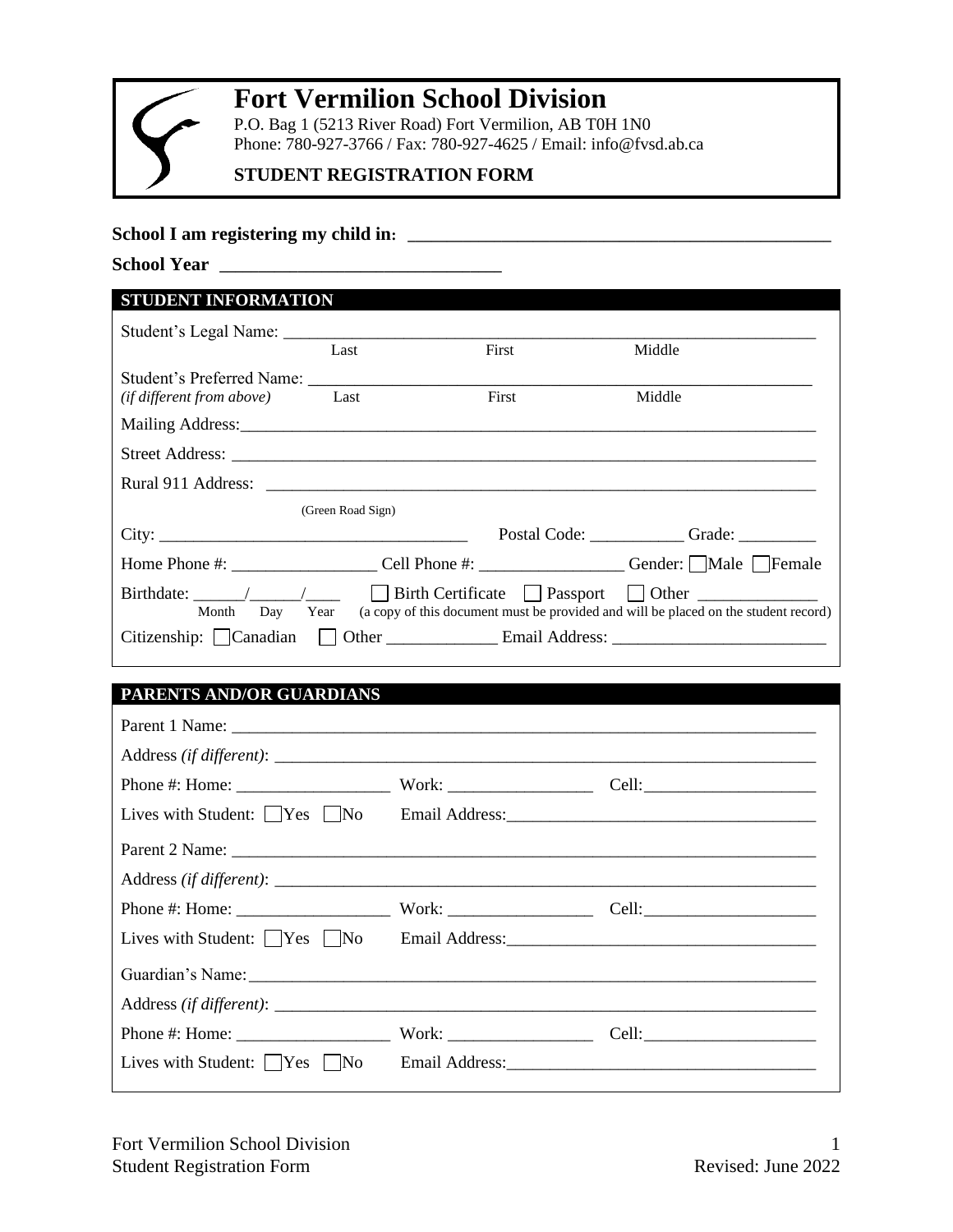# **EMERGENCY CONTACT**

| <b>MYIMANIMANI</b><br><b>CONTACT</b><br>with names, addresses and phone numbers of emergency contacts. | In case of emergency or school closures, or if no one answers the home telephone number, please provide us                                                                                                                                                                                                                                                                                                                                                                                                                                                |
|--------------------------------------------------------------------------------------------------------|-----------------------------------------------------------------------------------------------------------------------------------------------------------------------------------------------------------------------------------------------------------------------------------------------------------------------------------------------------------------------------------------------------------------------------------------------------------------------------------------------------------------------------------------------------------|
|                                                                                                        |                                                                                                                                                                                                                                                                                                                                                                                                                                                                                                                                                           |
|                                                                                                        |                                                                                                                                                                                                                                                                                                                                                                                                                                                                                                                                                           |
|                                                                                                        |                                                                                                                                                                                                                                                                                                                                                                                                                                                                                                                                                           |
|                                                                                                        |                                                                                                                                                                                                                                                                                                                                                                                                                                                                                                                                                           |
|                                                                                                        |                                                                                                                                                                                                                                                                                                                                                                                                                                                                                                                                                           |
| <b>MEDICAL INFORMATION</b>                                                                             |                                                                                                                                                                                                                                                                                                                                                                                                                                                                                                                                                           |
|                                                                                                        |                                                                                                                                                                                                                                                                                                                                                                                                                                                                                                                                                           |
|                                                                                                        | Are there any particular medical problems your child may be experiencing that the school should be                                                                                                                                                                                                                                                                                                                                                                                                                                                        |
| <b>LAST SCHOOL ATTENDED</b>                                                                            |                                                                                                                                                                                                                                                                                                                                                                                                                                                                                                                                                           |
|                                                                                                        |                                                                                                                                                                                                                                                                                                                                                                                                                                                                                                                                                           |
|                                                                                                        |                                                                                                                                                                                                                                                                                                                                                                                                                                                                                                                                                           |
|                                                                                                        |                                                                                                                                                                                                                                                                                                                                                                                                                                                                                                                                                           |
| <b>ABORIGINAL SELF-IDENTIFICATION</b>                                                                  |                                                                                                                                                                                                                                                                                                                                                                                                                                                                                                                                                           |
| If you wish to declare the student is Aboriginal, please select one:                                   |                                                                                                                                                                                                                                                                                                                                                                                                                                                                                                                                                           |
| First Nation (status) First Nation (non-status) Métis Inuit                                            |                                                                                                                                                                                                                                                                                                                                                                                                                                                                                                                                                           |
| identification.aspx or contact Alberta Education at 780-427-8501.                                      | For further information, please refer to: https://www.alberta.ca/first-nations-metis-or-inuit-student-self-                                                                                                                                                                                                                                                                                                                                                                                                                                               |
| the Superintendent at 780-927-3766.                                                                    | If you have questions regarding the collection of student information by the school board, please contact                                                                                                                                                                                                                                                                                                                                                                                                                                                 |
| The student is Status First Nations and LIVING ON RESERVE? Pes No                                      |                                                                                                                                                                                                                                                                                                                                                                                                                                                                                                                                                           |
|                                                                                                        | If yes, Band Name: 1992. Treaty Number: 1993. Treaty Number: 1994. Treaty Number: 1994. Treaty Number: 1994. Treaty Number: 1994. Treaty Number: 1994. Treaty Number: 1994. Treaty Number: 1994. Treaty Number: 1994. Treaty N                                                                                                                                                                                                                                                                                                                            |
| <b>FRANCOPHONE EDUCATION ELIGIBILITY</b>                                                               |                                                                                                                                                                                                                                                                                                                                                                                                                                                                                                                                                           |
| a French immersion program.                                                                            | According to the School Act and Section 23 of the Canadian Charter of Rights and Freedoms, a parent<br>who is a Canadian Citizen has the right to have his/her children receive school instruction in French. This<br>applies if the parent is a resident of Alberta and French was the first language learned, and is still<br>understood, by at least one parent; or, one or more of the parents, or one or more of their children, have<br>received, or are receiving, instruction in a French first language program or school. This does not include |
| If yes, do you wish to exercise your rights under Section 23? $\Box$ Yes $\Box$ No                     | Are you eligible to have your child receive a French first language (Francophone) education? $\Box$ Yes $\Box$ No                                                                                                                                                                                                                                                                                                                                                                                                                                         |

This information may be shared with Francophone Regional Authority as per Student Regulation Section 7(5).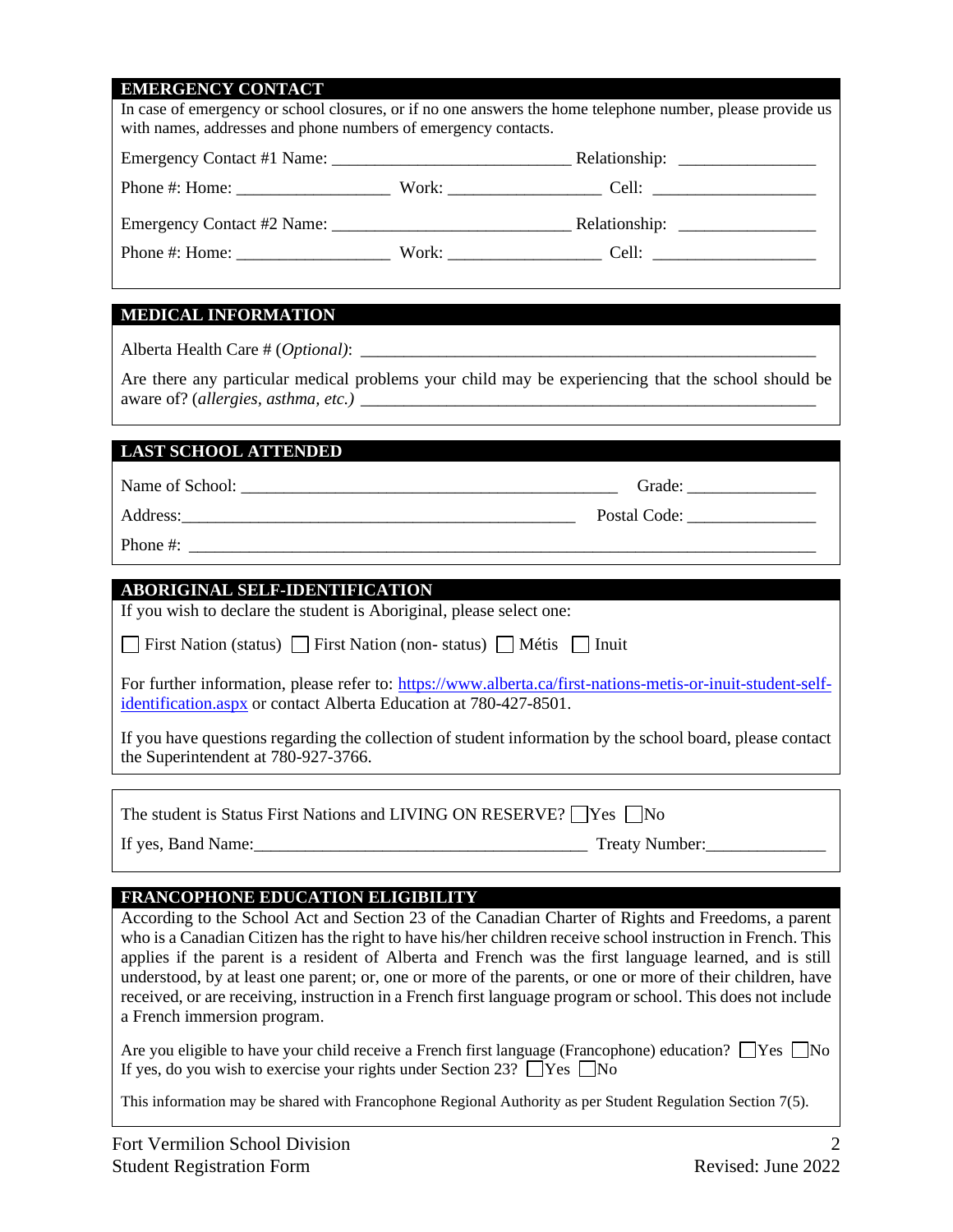### **ANTI-SPAM LEGISLATION**

In order to keep parents up-to-date and informed on what's happening in the School and School Division, Fort Vermilion School Division, its schools and school councils would like to send parents electronic communications such as emails and newsletters that may include information about promotions related to school and school board activities such as event tickets, yearbooks, field trips, student photos and transportation fees.

In accordance with Canada's Anti-Spam Law, your consent to receive electronic communications described above is required. Please note that you may withdraw your consent at any time by clicking on the "unsubscribe" function within the email.

Yes, I consent to receiving these electronic communications to the email address provided.

 $\Box$  No, I do not consent to receiving these electronic communications.

### **DISCLOSURE RESTRICTION (if applicable)**

Disclosure restrictions may be placed on a student's record for those students whose information must be confidential for a very specific reason.

Active Court Order: Nes No

Independent:  $\bigcap$  Yes  $\bigcap$  No

#### **REPORT CARDS**

Report cards are sent home to update parents on student's marks during the year; however, marks are available to parents and students through PowerSchool for students in grades 4-12. If parents wish to opt out of the printed report card and access all their child's marks through the PowerSchool Portal please indicate this below.

I do not wish to receive printed report cards for my child and will access their marks through the PowerSchool Portal.

The information on this form is collected under the authority of the School Act (RSA 2000, S-3, section 23) and the Acts' attendant regulations. Information acquired through this form is kept secure and access is restricted.

I hereby declare that I have read and understood the information contained on this form and the information I have provided is correct:

\_\_\_\_\_\_\_\_\_\_\_\_\_\_\_\_\_\_\_\_\_\_\_\_\_\_\_\_\_\_\_\_\_\_\_\_\_\_\_\_ \_\_\_\_\_\_\_\_\_\_\_\_\_\_\_\_\_\_\_\_\_\_\_

Signature of Parent/Legal Guardian or Date Student (if 18 years or older or an independent student)

\_\_\_\_\_\_\_\_\_\_\_\_\_\_\_\_\_\_\_\_\_\_\_\_\_\_\_\_\_\_\_\_\_\_\_\_\_\_\_\_

Printed Name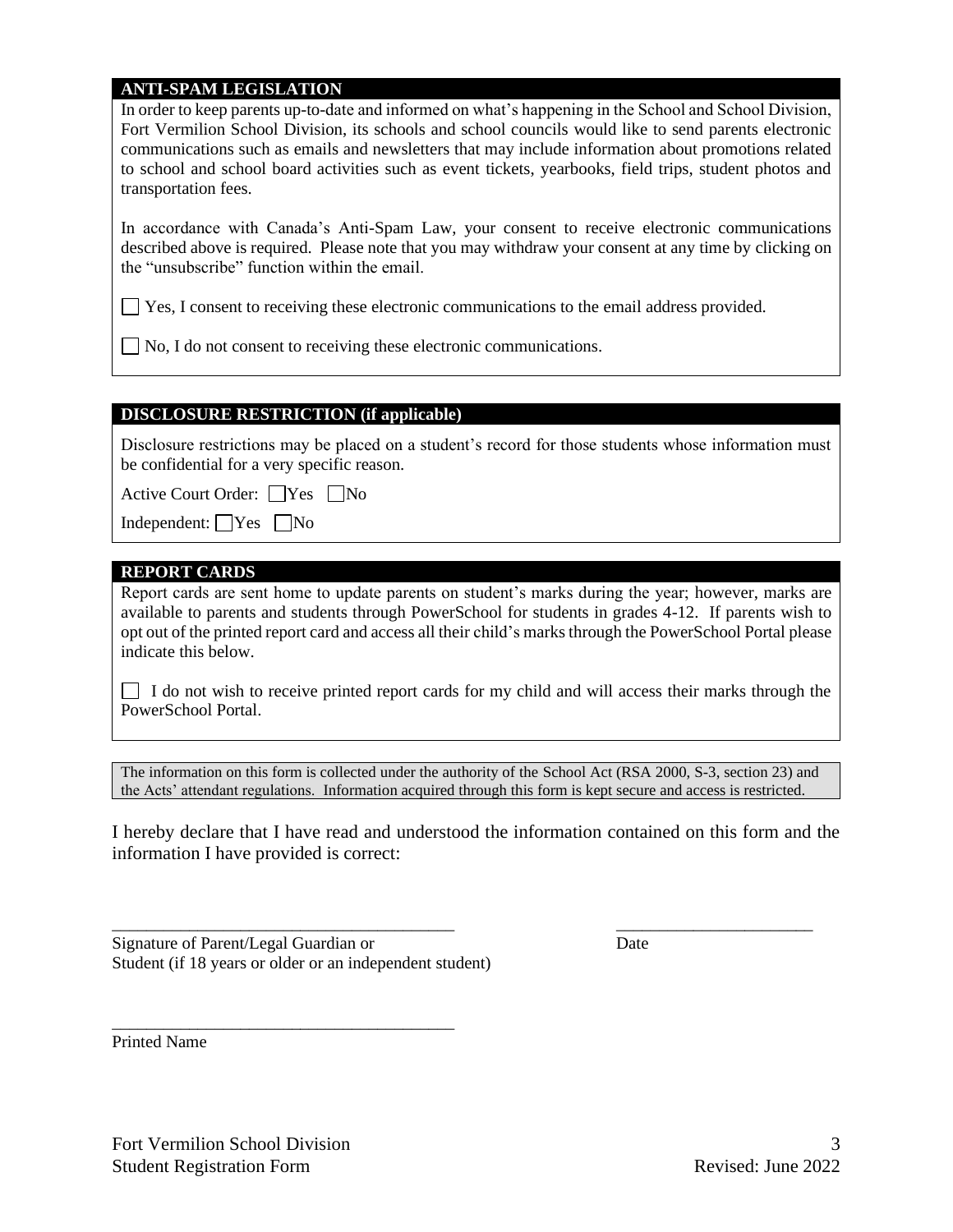### **FREEDOM OF INFORMATION AND PROTECTION OF PRIVACY (FOIP) NOTICE**

The information collected on this form as part of the school registration process is personal information as referred to in the *Freedom of Information and Protection of Privacy Act* ("FOIP Act"). This personal information is collected pursuant to the provisions of the *School Act* and its regulations (e.g. for the establishment of a student record, determination of residency) and pursuant to section 33(c) of the FOIP Act as the collection is related directly to and is necessary to a school board's obligation to provide students with an education program that meets their needs and to provide a safe and secure school environment (e.g. program placement, determination of eligibility and/or suitability for provincial or federal funding, contact and health related information in the event of problems or emergencies). Personal information may also be provided to the Minister of Education for the purpose of carrying out programs, activities, or policies under his administration (e.g. research, statistical analysis).

In accordance with its obligations to collect, use and disclose personal information only in accordance with the FOIP Act, Fort Vermilion School Division believes the uses of personal information listed below are part of a vital, healthy, and functioning school and participation of all students in these activities is viewed as an important part of a student's education. The following are examples of how personal information may be used for school-related activities and are not intended to be an exhaustive list.

- The use of a student's photograph/image for school-related purposes including report cards, student records, student identification cards, school library cards, school yearbooks, school newsletter, recognition, composites, displays at school or Division buildings, school newsletters, emergency, medical, legal, law enforcement and/or matters related to safety or security.
- The use of the student's name, school, grade, academic information, and/or written material for the school newsletter, yearbook, and/or other school publications.
- The use or disclosure of a student's name, school, grade, and/or academic information for the identification or assignment of classroom or teacher, use for class photos, collection of resources, recognition of birthdays, academic/athletic achievement, or community involvement, honour roll, graduation ceremonies, scholarships, or other school or Division awards.
- The use of a student's name, address, telephone number, grade, school, program, parent's name and related contact information for the provision of transportation services, taking attendance, emergencies, field trips, planning and/or other school-related activities.
- The use of a student's name, school, grade, and/or photo for athletic events, fine arts productions, presentations, fairs, celebrations and/or school sponsored activities.
- The use by the school District personnel of a student's photograph, video tape, audio tape and/or interview by the school District personnel or activities held outside of the school.
- The use of a student's name, address, telephone number, school, program, grade, parent's name and related contact information for the purpose of satisfaction surveys.
- The use of a student's name for individual class, club, team and/or group photos/videos/images taken at school sponsored activities for display in the school.
- The use of a student's photo/video/images taken by Division personnel of classroom or other school sponsored activities held within the school for educational purposes.
- The use of a student's name, photo/image, birth date, parent's name, telephone number, address and any student health and/or relevant personal information to assist authorized individuals in responding to emergency situations relating to safety and security, for law enforcement purposes and other legal requirements, and to assist those who have severe or life-treating medical or other conditions.
- The use of photos and/or videos of classroom activities by media or other organizations, where students are not interviewed or identified by name or photo. Where individual students are identified or interviewed, a separate and specific consent is required.

**Note:** Events that are open to the general public are considered public events. Fort Vermilion School Division cannot control or prevent the further distribution or use of photos, videos, images or other personal information by those who attend.

If you have any concerns or questions with respect to the collection or use of personal information, please contact your school principal or:

#### **Superintendent of Schools**

Fort Vermilion School Division **Phone:** (780) 927-3766 P.O. Bag 1 (5213 River Road) Fax: (780) 927-4625 Fort Vermilion, AB T0H 1N0 Email: [info@fvsd.ab.ca](mailto:info@fvsd.ab.ca)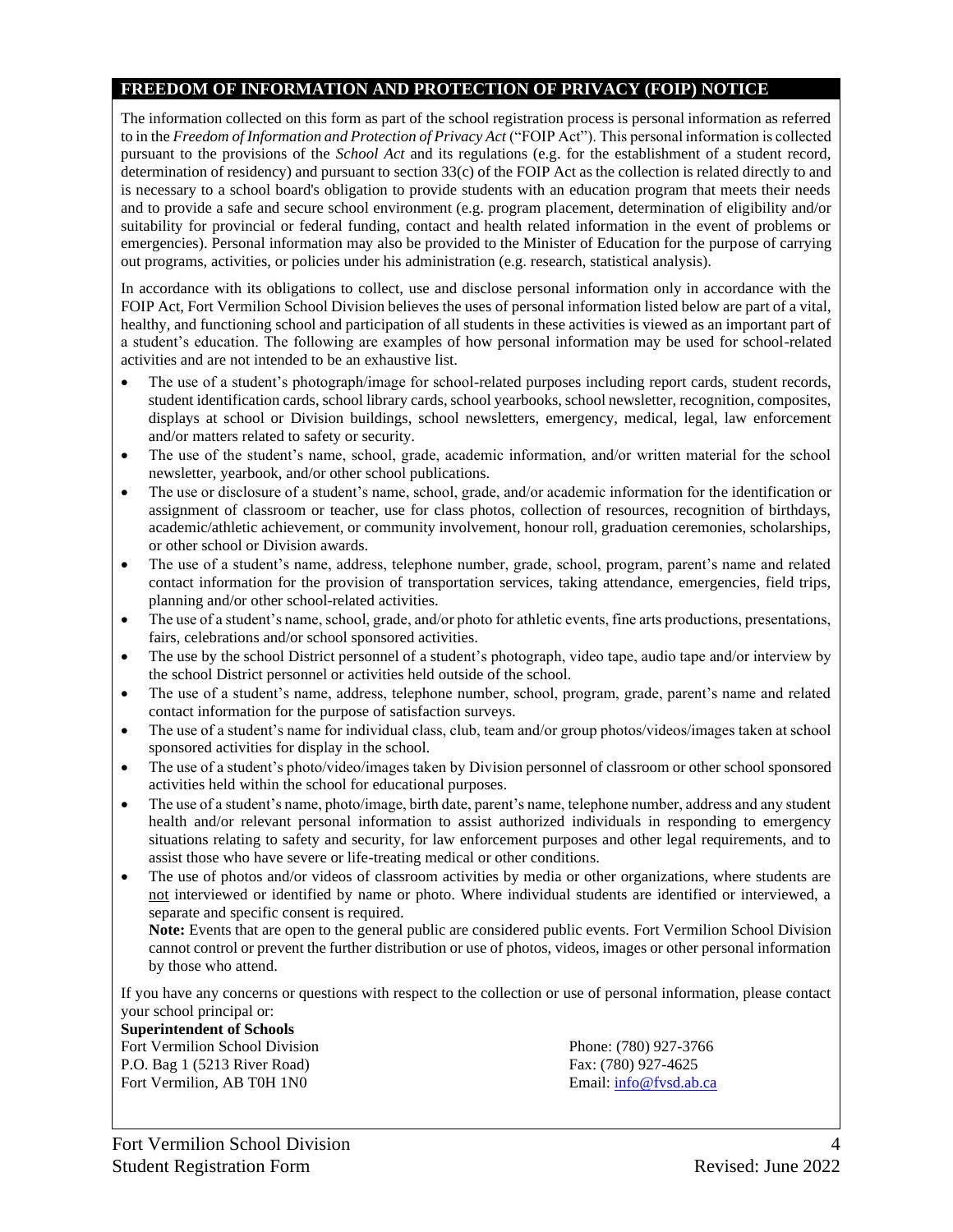## **FREEDOM OF INFORMATION AND PROTECTION OF PRIVACY (FOIP)**

### **Parent Consent Form**

### **1. Collection, Use, and Disclosure of Personal Information for School/Division Websites and/or the Media**

Fort Vermilion School Division may have opportunities to promote its students, schools and programming in the school community. Your consent is requested in order to allow photos, videos, audio tapes, or other images or interviews with your child to be used in this way. The media or other organizations may also approach schools or the Division to feature students, schools, or programming within the Division. This may include taking photos, videos, audio-tapes, digital images or interviews that identify your child and/or reproduce their personal information.

**No** *I hereby provide consent to Fort Vermilion School Division to photograph, video,*  $\Box$  **No** *I hereby provide consent to Fort Vermilion School Division to photograph, video, interview or audio record my child and to post any personal information herein contained on Division or school websites or social media accounts. I understand that personal information posted on these websites could be copied, altered, or moved to another site by anyone who visits these sites.*

Yes No *I hereby provide consent to Fort Vermilion School Division to permit media and/or other outside organizations to display creative works, to film, photograph, videotape, video conference, or make an audio or digital recording and/or interview my child for non-public events for use outside the school community, while my child is under the supervision of Fort Vermilion School Division. I understand that this means that a creative work, photograph, video, video conference, audio or digital recording and/or interview, or likeness of my child may be collected, used, reproduced, and/or broadcast by media or an outside organization.*

## **2. Collection, Use, Disclosure of Personal Information to the School Council**

**No** *I hereby provide consent to Fort Vermilion School Division to disclose to the school* $\Box$ *council of the school in which my child is enrolled the following information: my name, address, telephone number, and email address for contact purposes, as well as my child's name and grade level. I understand that the role of the school council is to represent parents and engage in activities of the school.* 

### **3. Copyright Release**

Yes No *I hereby provide consent to Fort Vermilion School Division to use, record, tape, display, or reproduce any artwork, written material or creative work created or authorized by my child through school activities. I understand that this material or creative work may be used by Fort Vermilion School Division in school or Division displays, publications, websites, other electronic media and advertising or promotional materials. I understand that my child may be identified as the author or the work by name and by grade.*

\_\_\_\_\_\_\_\_\_\_\_\_\_\_\_\_\_\_\_\_\_\_\_\_\_\_\_\_\_\_\_\_\_\_\_\_\_\_\_\_ \_\_\_\_\_\_\_\_\_\_\_\_\_\_\_\_\_\_\_

Signature of Parent/Legal Guardian or Date Student (if 18 years or older or an independent student)

\_\_\_\_\_\_\_\_\_\_\_\_\_\_\_\_\_\_\_\_\_\_\_\_\_\_\_\_\_\_\_\_\_\_\_\_\_\_\_\_

Printed Name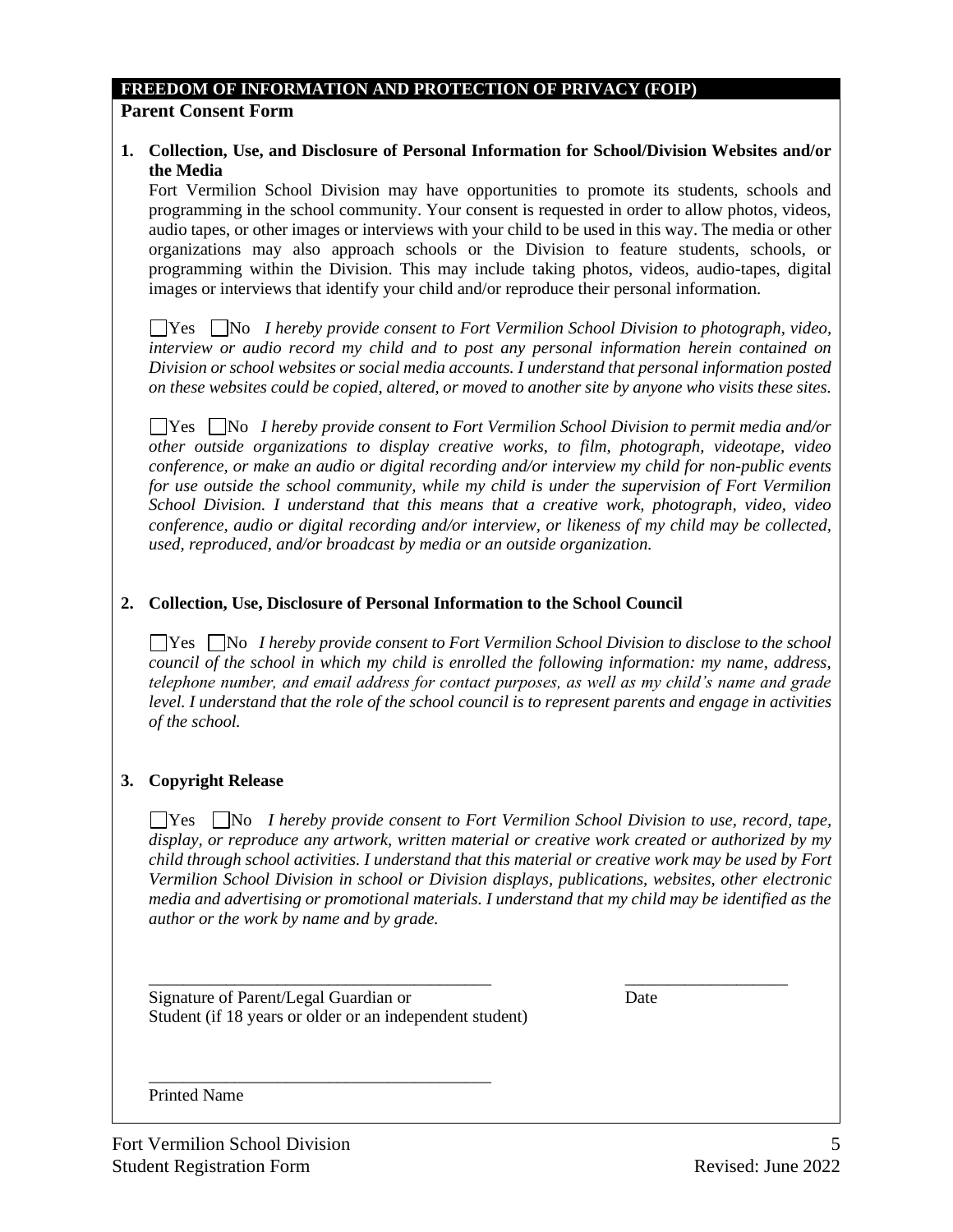### **STUDENT INTERNET USE GUIDELINES**

New technologies are shifting the ways that information may be accessed, communicated and transferred. Those changes may also alter instruction and student learning. Fort Vermilion School Division (FVSD) offers students access to divisional electronic networks, e-mail, and the Internet (the electronic information highway).

Along with access to computers and people all over the world comes the availability of materials that may not be considered appropriate in the classroom. However, on a global network it is impossible to control all materials. Ultimately, the school staff, parents, and guardians of students are responsible for setting and conveying the standards that students should follow when using media and information sources. FVSD supports and respects each family's right to decide whether or not to allow their child to apply for access to the Internet.

## **Internet Guidelines and Responsibilities**

Students are responsible for good behaviour on the Internet just as they are responsible in the classroom or school hallway. Communications on the Internet are often public in nature. General school rules for behaviour and communications apply to Internet use.

Individual users of the Internet are responsible for their use of the network. The use of their account must be in support of education and research and must be consistent with academic expectations of FVSD.

The user is also expected to observe the following network guidelines:

- Keep passwords confidential.
- Keep personal information of yourself and others confidential.
- Use the network in such a way that will not disrupt the use of the network by others.
- Treat others' data with respect. Do not attempt to modify or harm the data of another user.
- Use the network to access only authorized networks or computer systems.
- Network accounts are to be used only by the authorized owner of the account for authorized purposes.
- Use electronic mail with care; it is not necessarily private.
- Use only language that is appropriate to a classroom setting.

# **General Abuses**

The fact that a user "can" perform a certain action on the Internet does not mean that they "should" perform that action. The use of the Internet is a privilege, not a right, which may be taken away at any time for abusive conduct. Such conduct would include, but not be limited to, the following:

- Engaging in cyber bullying.
- Downloading or possession of illegal or "pirated" software.
- Downloading or possessing programs or scripts used for the purpose of hacking, cracking, or for otherwise accessing computer systems or files for which you would normally not have access, or for the purpose of denying service to computers or files for others.
- The placing of unlawful information on the Internet.
- Engaging in unlawful activity on the Internet.
- The use of abusive or otherwise objectionable language in either public or private messages.
- Accessing networks containing abusive or otherwise objectionable language.
- The sending of messages that will tamper or cause harm to FVSD's or any other system.
- The sending of "chain letters" or "broadcast" messages to lists of other individuals or other type of action that will cause congestion on the Internet or slow down the work of others.
- Accessing any form of pornography, written or visual, at any time.
- Accessing hate literature or other media deemed unacceptable.